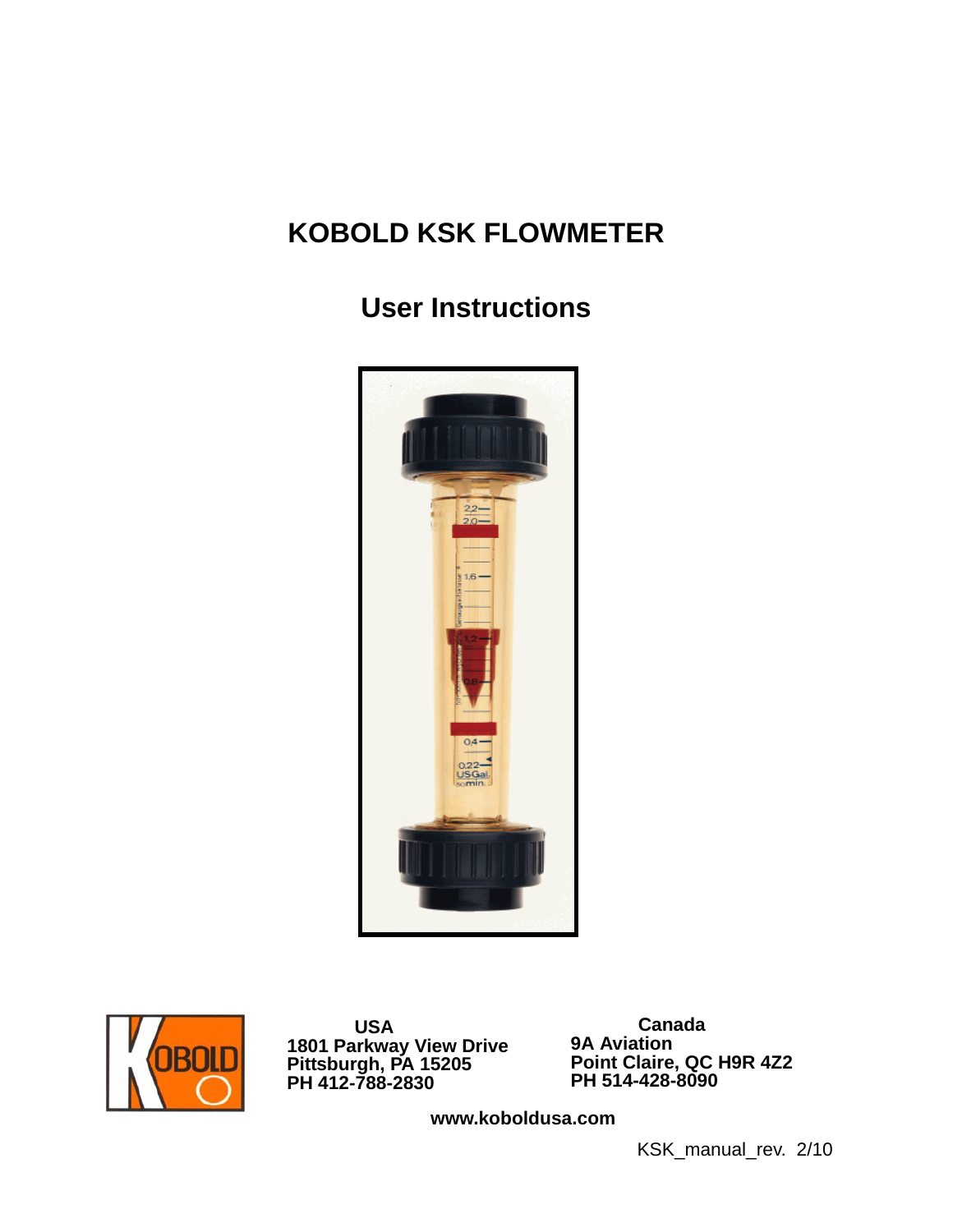#### **KOBOLD KSK FLOWMETER User Instructions**

#### **CAUTION: For safety reasons, please read the cautionary information located at the end of the manual, before attempting installation.**

#### 1.0 General

The KOBOLD KSK flowmeter is a low volume flow measuring device, intended for applications in which the corrosion resistance of synthetic materials (plastic) is required.

The KSK operates on the principle of the variable area flowmeter (float in a conical tube or "rotameter").

The KSK may be factory-fitted with switches to allow control of external electronics.

#### 2.0 Specifications

#### Table 2.1; Technical Data

| <b>Operating Principle:</b>             |                                                          | Float in a conical tube                                                                       |
|-----------------------------------------|----------------------------------------------------------|-----------------------------------------------------------------------------------------------|
| Display:                                |                                                          | Direct reading,<br>calibrated for $H_2O$ or Air                                               |
| <b>Overall Series Flow Range:</b>       |                                                          | From: 0.006 to 4.4 GPM Water,<br>0.06 - 62 SCFM Air                                           |
| <b>Maximum Operating Temperature:</b>   |                                                          | 140° F w/ PVC Fittings                                                                        |
|                                         |                                                          | 180° F PSU w/ Polypro, brass,<br>or stainless steel fittings<br>250° F PVDF (180°F w/ switch) |
| <b>Maximum Operating Pressure:</b>      |                                                          | <b>145 PSI</b>                                                                                |
| <b>Table 2.2; Material Construction</b> |                                                          |                                                                                               |
| Body:                                   | Polysulfone, Trogamid or PVDF (based on<br>model number) |                                                                                               |
| Float:                                  | <b>PVDF</b>                                              |                                                                                               |
| O Rings:                                | EPDM                                                     |                                                                                               |
| Fittings:                               | on model number)                                         | PVC, PVDF, stainless steel or brass (based                                                    |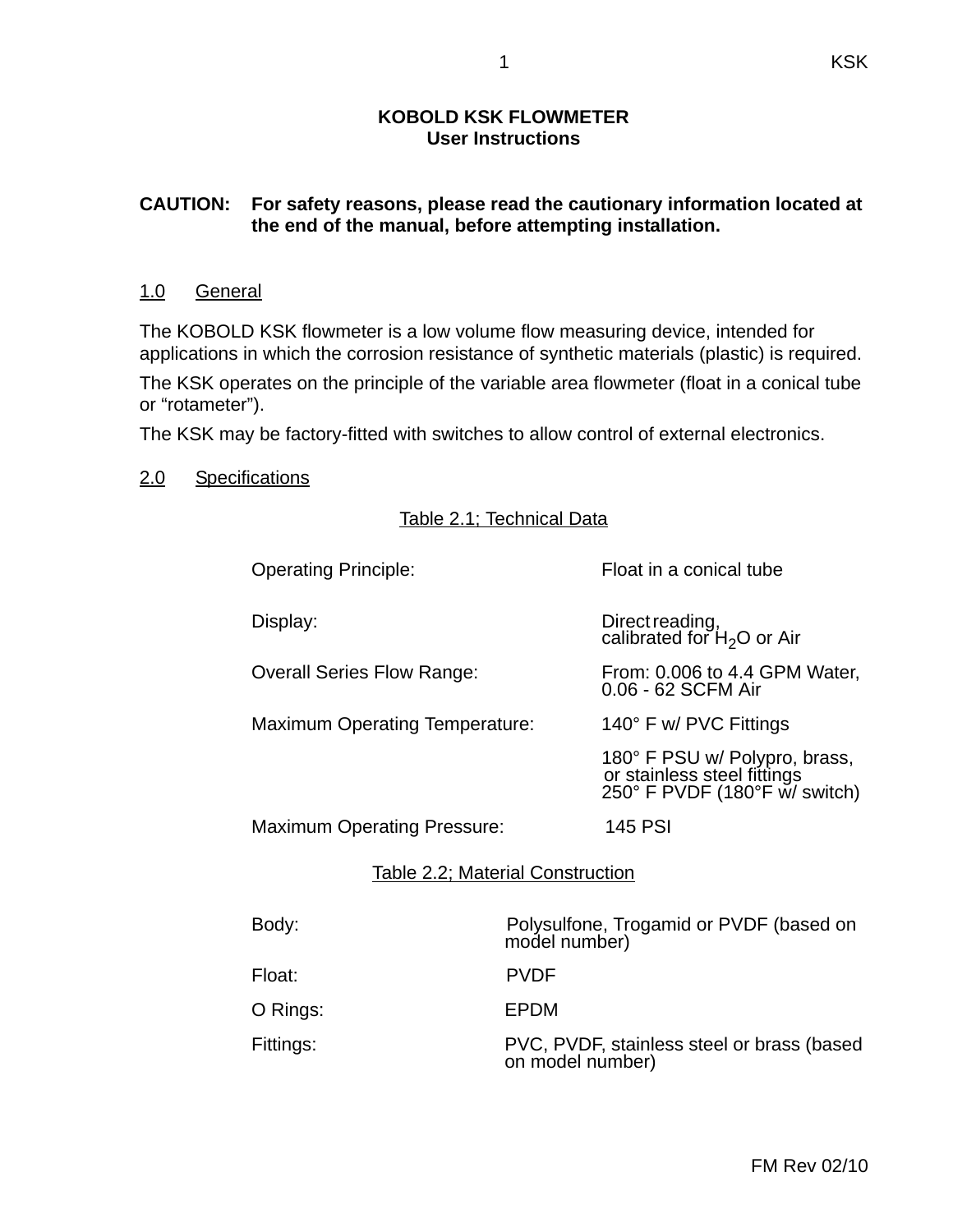#### Diagram 2.1; Wiring Diagram of Transistor Switch



### Table 2.3 Switch Specifications

Transistor Switch:

| Type: | NPN, open collector, Bi-stable                                  |
|-------|-----------------------------------------------------------------|
|       | Operating voltage: 9 to 24 VDC                                  |
|       | Operating current: 100 mA max.                                  |
|       | Output signal: Float Above Contact:LED on (Pin 1-Pin E: closed) |
|       | Float Below Contact: LED off (Pin 1-Pin E: open)                |

Reed Switch:

| Type:                           | SPST, N/O or N/C (depends on order code) |
|---------------------------------|------------------------------------------|
| Operating voltage: 130 VAC max. |                                          |
|                                 | Operating current: 0.5A, 10 W / 10 VA    |

#### Diagram 2.2 Wiring Diagram of Reed Switch

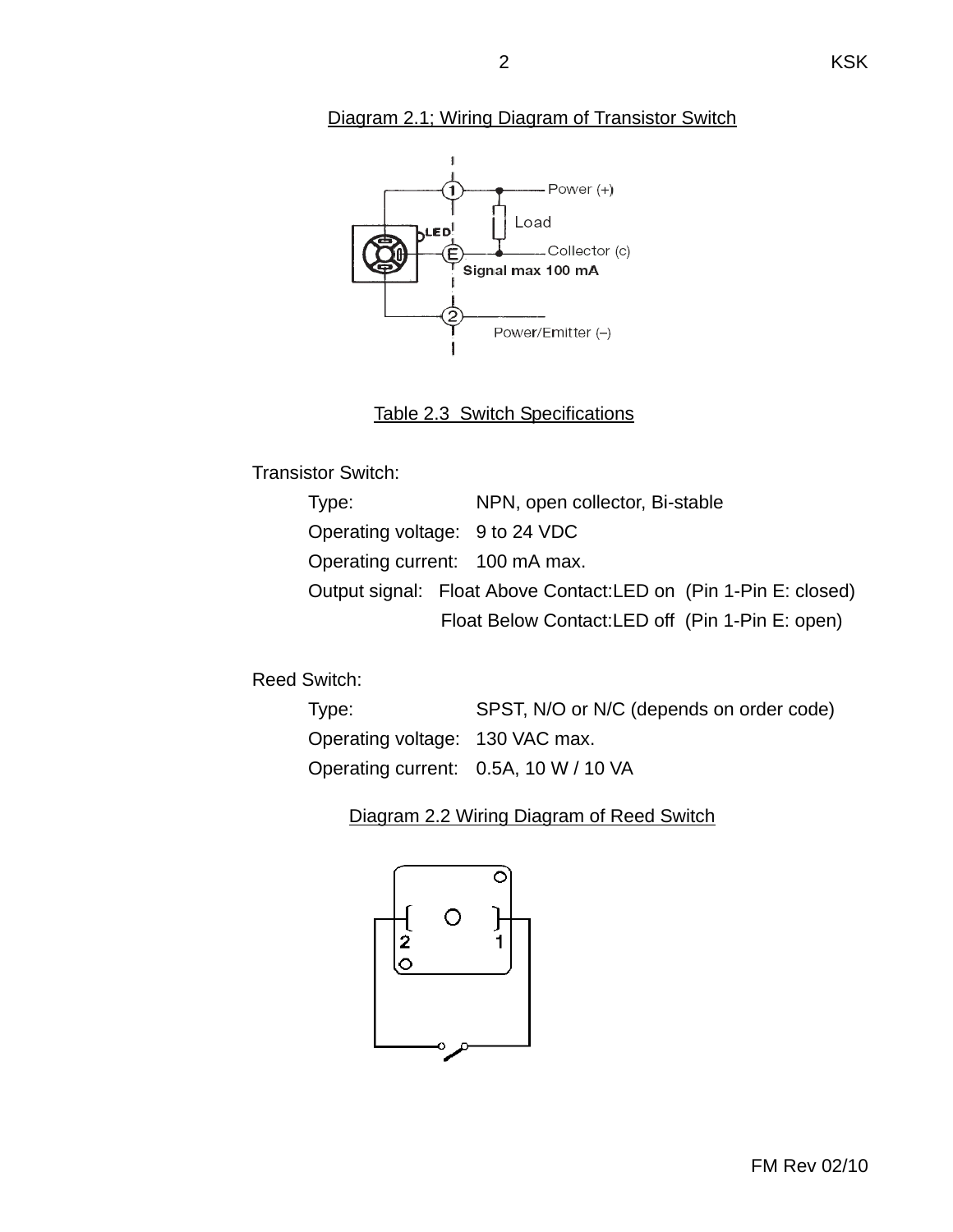#### 3.0 Installation Instructions

#### **CAUTION: For safety reasons, please read the cautionary information located at the end of the manual, before attempting installation.**

#### 3.1 - Mounting

The KSK comes supplied with process fittings and union nuts. To install the instrument, simply:

- 1. Remove the fittings from your KSK by loosening the union nuts.
- 2. Place union nut over pipe to which you wish to connect.
- 3. a.) Glue connections: Per manufacturer's instructions, use a suitable PVC adhesive to glue fittings in place and let cure.

b.) Threaded connections: Apply a suitable thread sealant to the male mating threads and hand tighten the insert fitting just enough to prevent leaks.

- 4. Fasten connectors to KSK with the union nuts, taking care not to overtighten the assembly. If necessary, only use a strap wrench on the nuts. **DO NOT USE** a pipe wrench, pliers, or any other sharp instrument on the fittings, as this may compromise the strength, and eventual safety of the instrument.
- NOTE: The KSK must be installed vertically (long axis), with the inlet at the bottom. There are no straight run requirements for the inlet/outlet piping.

#### 4.0 Operation

We recommend that, if possible, the medium be introduced to the instrument in gradually increasing amounts. This procedure serves two basic functions:

- 1. It prevents excessive oscillation of the float upon sudden introduction of media (particularlygases).
- 2. It prevents possible damage to the instrument caused by pressure surges (as described in the cautionary section).

#### 4.1 - Reading the Flow Rate

Flow rates measured by float type devices are typically read at the largest float diameter. In the case of the KSK, this is the top edge of the float.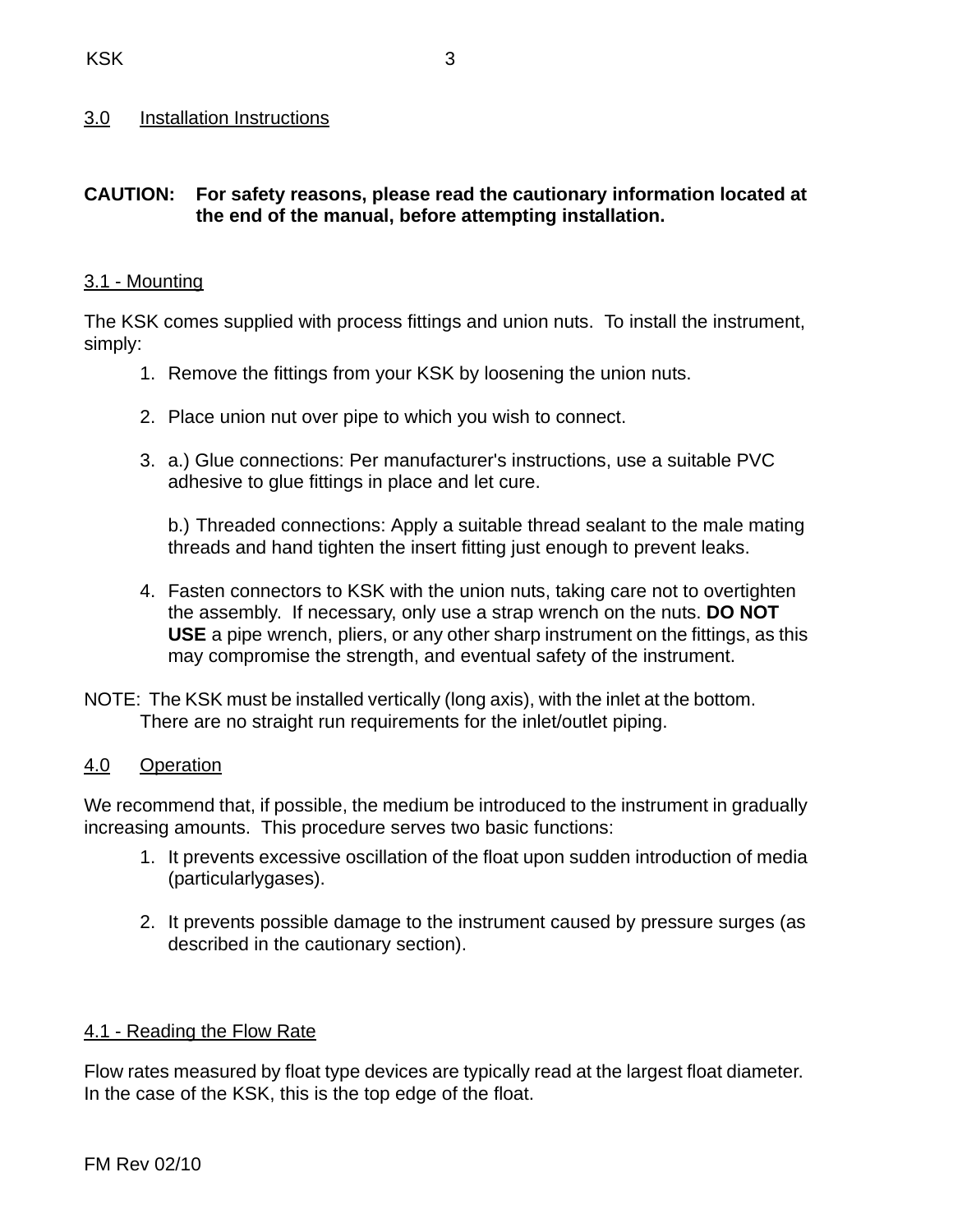#### 4.2- Adjusting the Setpoint Switches

All setpoint switches are adjusted in an identical fashion. To adjust a setpoint:

- 1. Loosen the holding screw found on the setpoint indicator body, near the V-groove.
- 2. Slide the indicator to the desired setpoint value.
- 3. Retighten the holding screw, taking care not to overtighten.

#### 4.3 - Operating the Setpoint Switches

The setpoint switches will output a signal to indicate change of flow status. There are two possible states for the switch to be in: One indicates that the float is located above the setpoint position, and the other that the float is below the setpoint position. Wiring diagrams for the setpoint switches are shown in Diagrams 2.1 and 2.2.

#### 5.0 Maintenance

The major enemy of float-type flowmeters is dirt and large debris We recommend that only clean or filtered media be passed through the device. If using a setpoint switch, it is particularly important to guard from contamination by ferritic (metal) materials due to the magnetic insert encapsulated within the float. To protect from the type of debris, we suggest the installation of a magnetic filter, such as a KOBOLD MFR, or equivalent.

### 6.0 Arrival of Damaged Equipment

Your instrument was inspected prior to shipment and found to be defect-free. If damage is visible on the unit, we advise that you carefully inspect the packing in which it was delivered. If damage is visible, notify your local carrier at once, since the carrier is liable for a replacement under these circumstances. If your claim is refused, please contact KOBOLD Instruments for further advisement.

#### 7.0 Need help with your KSK?

Call one of our friendly engineers at 412-788-2830.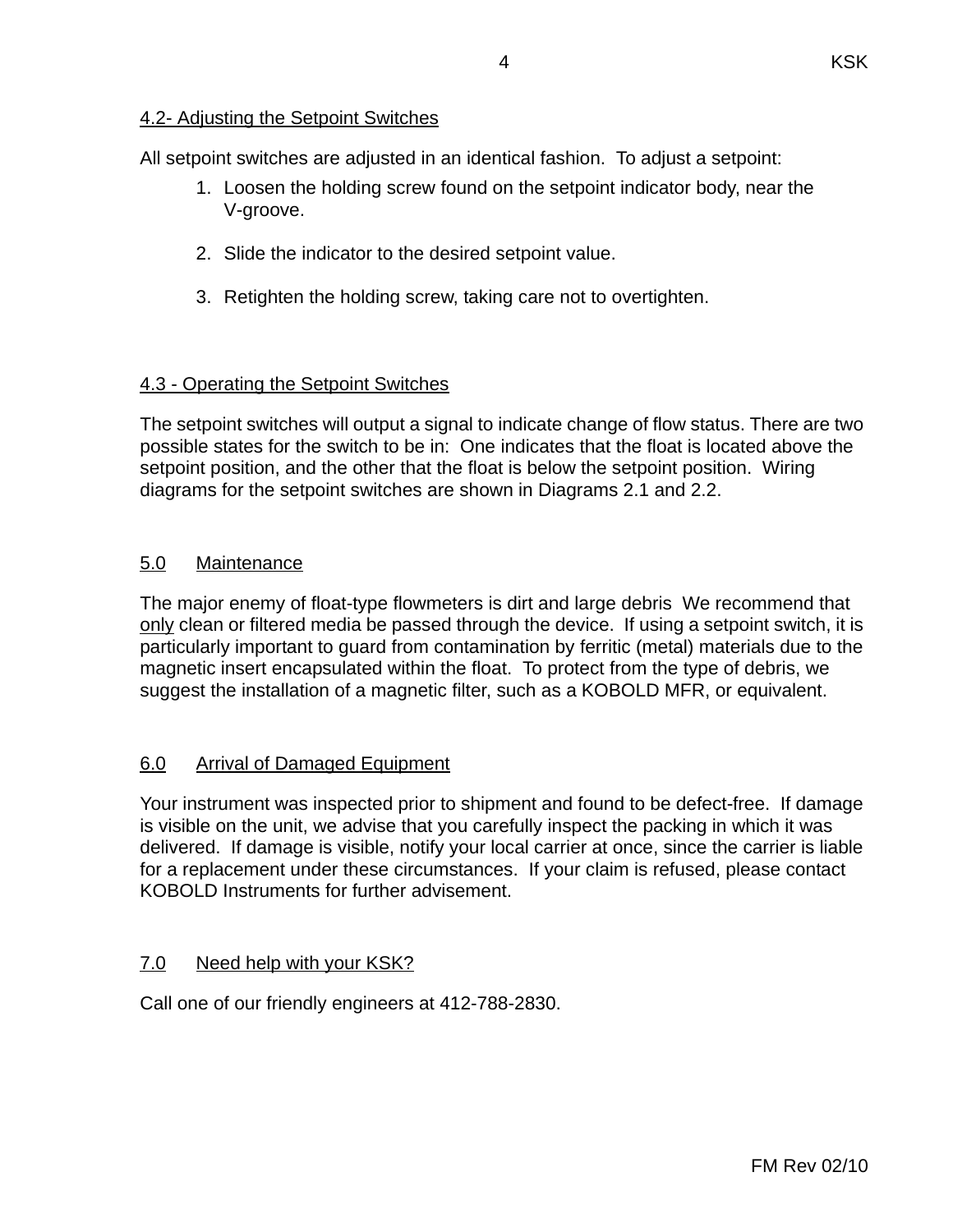# *Caution*

PLEASE READ THE FOLLOWING GENERAL FLOW METER/ MONITOR WARNINGS BEFORE ATTEMPTING INSTALLATION OF YOUR NEW DEVICE. FAILURE TO HEED THE INFORMATION HEREIN MAY RESULT IN EQUIPMENT FAILURE AND POSSIBLE SUBSEQUENT PERSONAL INJURY.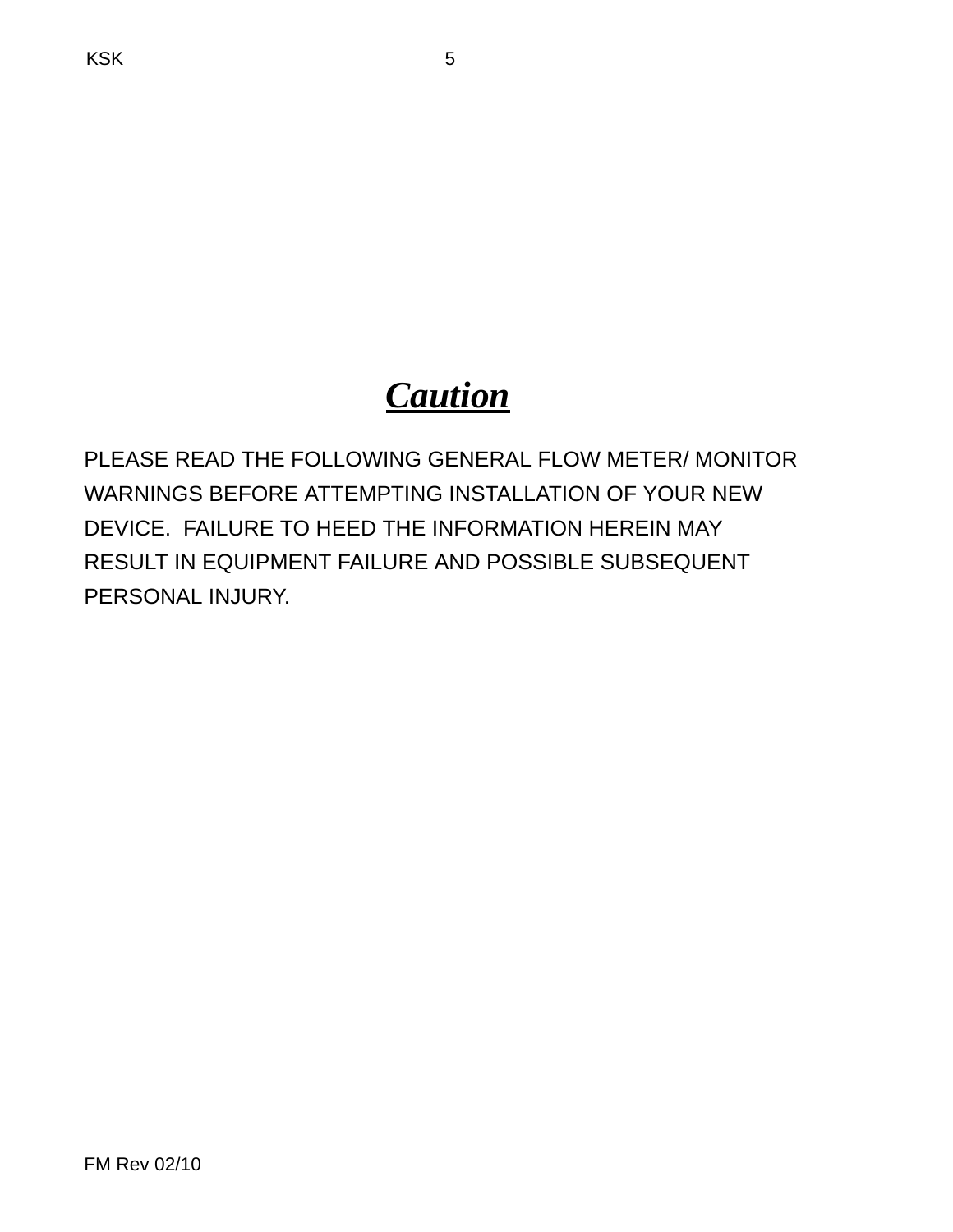- Inspect instrument for damage upon arrival. Cracked, fractured, bent or otherwise damaged instruments must not be put into use, since the device is weakened to an unknown extent. (The operations and installation guide will explain how to make a claim on damaged instruments.)
- Under NO circumstances must the maximum tolerances (temperature and pressure) be exceeded.
- The maximum tolerances of the device have been determined using water and air. If using other media, especially corrosive, it is critically important that the user determine chemical compatibility with our instruments. KOBOLD Instruments Inc. cannot accept responsibility for failure and consequences resulting from use of media other than water or air.
- Install the device in a fully supported position within your flow system. This avoids excessive stresses which may damage the instrument. In particular:
	- a. Ensure that the plumbing leading to and from the instrument is fully supported and that the instrument does not perform the physical function of a joint.
	- b. When calculating stress on the device caused by plumbing, the weight of the medium in the pipes must be considered as well.
	- c. Misaligned runs of rigid piping can cause large stresses when connected to the instrument. Do not connect in such a fashion.
- During installation, avoid stresses on the instrument by following guidelines given below:
	- a. When connecting fittings, hold the instrument fittings rigid with a strap wrench. Do not install by twisting the instrument into the pipe fittings.
	- b. Do NOT install by holding the device housing to provide counter-torque to the pipe fitting.
	- c. Use an appropriate amount of a suitable sealant on male threads of NPT fittings. This reduces the twisting stresses produced by tightening the fittings into each other.
	- d. Do not use pliers or wrenches on the housing, as this may damage it.
	- e. Do not overtighten, as this may fracture the fittings.